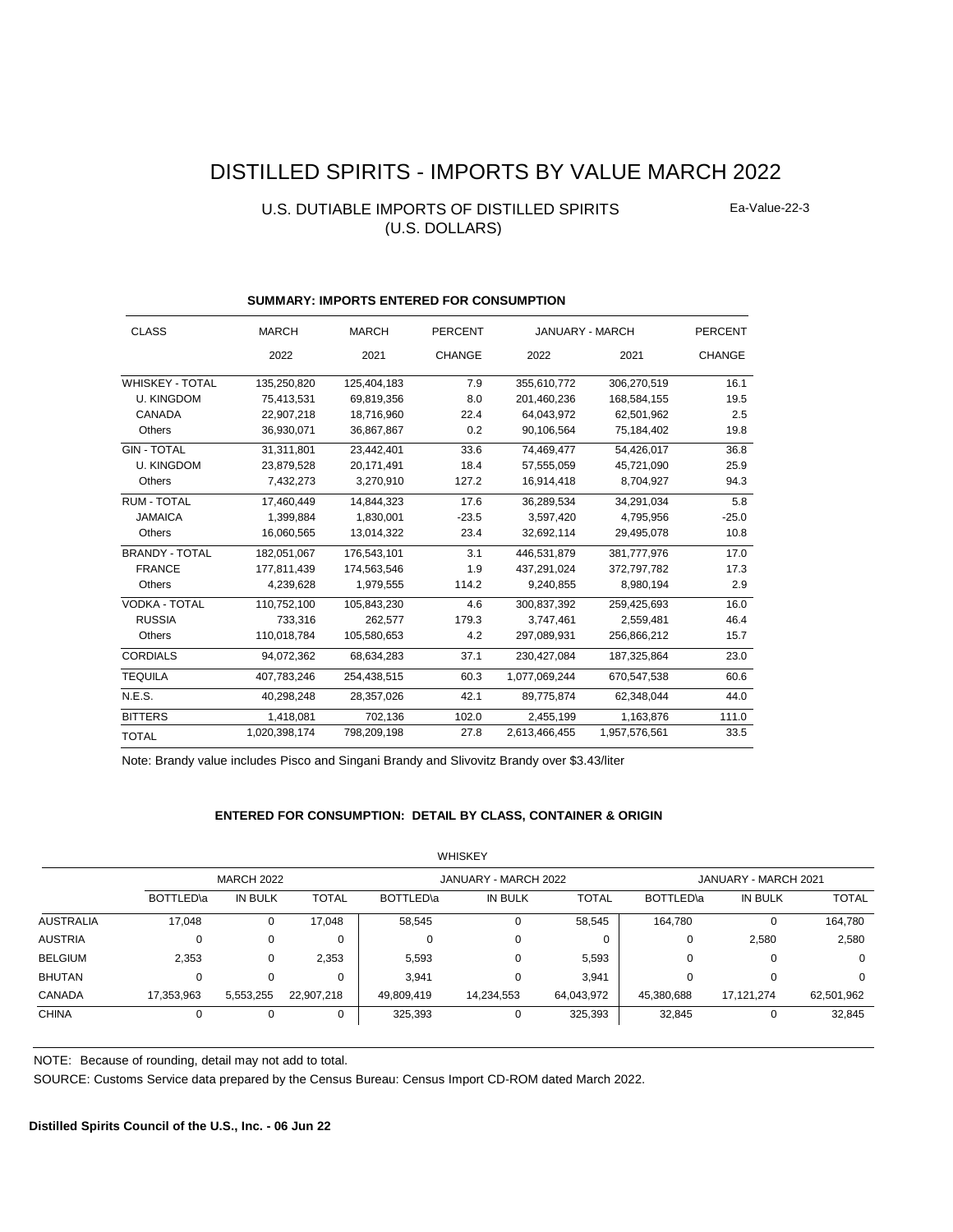# Page 2 Ea-Value-22-3

|                   |                   |                   |              |                   | WHISKEY              |              |                   |                      |              |
|-------------------|-------------------|-------------------|--------------|-------------------|----------------------|--------------|-------------------|----------------------|--------------|
|                   |                   | <b>MARCH 2022</b> |              |                   | JANUARY - MARCH 2022 |              |                   | JANUARY - MARCH 2021 |              |
|                   | <b>BOTTLED</b> \a | <b>IN BULK</b>    | <b>TOTAL</b> | <b>BOTTLED</b> \a | <b>IN BULK</b>       | <b>TOTAL</b> | <b>BOTTLED</b> \a | <b>IN BULK</b>       | <b>TOTAL</b> |
| <b>DENMARK</b>    | 0                 | $\mathbf 0$       | 0            | 0                 | $\mathbf 0$          | 0            | 2,800             | $\mathbf 0$          | 2,800        |
| <b>DOM REP</b>    | 9,450             | 0                 | 9,450        | 20,570            | 0                    | 20,570       | $\mathbf 0$       | $\Omega$             | $\Omega$     |
| <b>FINLAND</b>    | 0                 | 0                 | $\Omega$     | $\Omega$          | 0                    | 0            | 15,844            | 0                    | 15,844       |
| <b>FRANCE</b>     | 985,778           | $\Omega$          | 985.778      | 2,582,795         | 0                    | 2,582,795    | 6,322,012         | 248,721              | 6,570,733    |
| <b>GERMANY</b>    | 0                 | 8,995             | 8,995        | 21,053            | 24,577               | 45,630       | 9,312             | 0                    | 9,312        |
| <b>GUADELOUPE</b> | $\Omega$          | $\Omega$          | 0            | 68,579            | $\Omega$             | 68,579       | $\Omega$          | $\Omega$             | $\Omega$     |
| <b>ICELAND</b>    | 0                 | 0                 | $\Omega$     | 0                 | $\Omega$             | $\Omega$     | 49,680            | 0                    | 49,680       |
| <b>INDIA</b>      | 376,787           | 0                 | 376.787      | 980,572           | 0                    | 980,572      | 1,067,534         | $\Omega$             | 1,067,534    |
| <b>IRELAND</b>    | 19,867,609        | 4,007,399         | 23,875,008   | 60,122,260        | 9,528,316            | 69,650,576   | 46,763,673        | 2,910,100            | 49,673,773   |
| <b>ISRAEL</b>     | 0                 | 0                 | 0            | 0                 | 0                    | 0            | 200,636           | 0                    | 200,636      |
| <b>ITALY</b>      | 4,409             | $\mathbf 0$       | 4,409        | 7,359             | $\Omega$             | 7,359        | 0                 | $\Omega$             | $\Omega$     |
| <b>JAPAN</b>      | 11,072,799        | 7,093             | 11,079,892   | 15,125,128        | 38,079               | 15,163,207   | 16,943,227        | 41,843               | 16,985,070   |
| <b>MEXICO</b>     | 390,896           | 0                 | 390,896      | 668,888           | 0                    | 668,888      | 316,671           | 0                    | 316,671      |
| <b>NETHLDS</b>    | 74,483            | 0                 | 74,483       | 76,860            | 0                    | 76,860       | 12,275            | 0                    | 12,275       |
| <b>PORTUGAL</b>   | 0                 | 0                 | 0            | 0                 | 0                    | 0            | 6,264             | 0                    | 6,264        |
| <b>SLOVAKIA</b>   | $\Omega$          | $\Omega$          | $\Omega$     | 30,507            | $\Omega$             | 30,507       | $\Omega$          | $\Omega$             | $\Omega$     |
| <b>SPAIN</b>      | 64,272            | 0                 | 64,272       | 178,507           | 0                    | 178,507      | 51,762            | 4,200                | 55,962       |
| SWEDEN            | $\Omega$          | $\Omega$          | $\Omega$     | $\Omega$          | 0                    | 0            | 15,563            | $\Omega$             | 15,563       |
| SWITZLD           | 38,613            | 0                 | 38,613       | 38,613            | 0                    | 38,613       | 0                 | $\Omega$             | $\Omega$     |
| <b>TAIWAN</b>     | 2,087             | 0                 | 2,087        | 200,429           | 0                    | 200,429      | 2,080             | 0                    | 2,080        |
| <b>U. KINGDOM</b> | 72,428,379        | 2,985,152         | 75,413,531   | 193,989,636       | 7,470,600            | 201,460,236  | 162,904,936       | 5,679,219            | 168,584,155  |
| <b>Total</b>      | 122,688,926       | 12,561,894        | 35,250,820   | 324,314,647       | 31,296,125           | 355,610,772  | 280,262,582       | 26,007,937           | 306,270,519  |
|                   |                   |                   |              |                   |                      |              |                   |                      |              |

|                  |           | <b>MARCH 2022</b> |              |                   | JANUARY - MARCH 2022 |              |                   | JANUARY - MARCH 2021 |              |  |
|------------------|-----------|-------------------|--------------|-------------------|----------------------|--------------|-------------------|----------------------|--------------|--|
|                  | BOTTLED\a | <b>IN BULK</b>    | <b>TOTAL</b> | <b>BOTTLED</b> \a | IN BULK              | <b>TOTAL</b> | <b>BOTTLED</b> \a | IN BULK              | <b>TOTAL</b> |  |
| <b>AUSTRALIA</b> | 3,540     | 0                 | 3,540        | 229,364           | $\Omega$             | 229,364      | 39,957            | $\Omega$             | 39,957       |  |
| <b>AUSTRIA</b>   | 3,741     | 0                 | 3,741        | 13,259            | 0                    | 13,259       | 13,454            | 0                    | 13,454       |  |
| <b>BELGIUM</b>   | 0         | $\Omega$          | $\Omega$     | O                 | $\Omega$             | O            | 107,368           | 0                    | 107,368      |  |
| <b>BRAZIL</b>    | 0         | 0                 | 0            | $\Omega$          | $\Omega$             | 0            | 111,725           | 0                    | 111,725      |  |
| CANADA           | 1,914,462 | 36,067            | 1,950,529    | 3,774,302         | 106,642              | 3,880,944    | 1,579,823         | 360,143              | 1,939,966    |  |
| <b>FINLAND</b>   | 0         | 0                 | $\Omega$     | $\Omega$          | $\Omega$             | 0            | 21,075            | 0                    | 21,075       |  |
| <b>FRANCE</b>    | 2,428,749 | 0                 | 2,428,749    | 4,482,945         | 0                    | 4,482,945    | 1,394,167         | 0                    | 1,394,167    |  |
| <b>GERMANY</b>   | 70,373    | 0                 | 70,373       | 501,190           | 0                    | 501,190      | 395,769           | 0                    | 395,769      |  |
| <b>GREECE</b>    | 62,086    | 0                 | 62,086       | 91,262            | 0                    | 91,262       | 19,764            | 0                    | 19,764       |  |
| <b>ICELAND</b>   | 131,100   | 0                 | 131,100      | 131,100           | 0                    | 131,100      | 6,063             | 0                    | 6,063        |  |
| <b>INDIA</b>     | 6,300     | 0                 | 6,300        | 6,300             | 0                    | 6,300        | 14,000            | 0                    | 14,000       |  |
| <b>IRELAND</b>   | 1,068,642 | 0                 | 1,068,642    | 2,696,356         | 0                    | 2,696,356    | 1,390,988         | 0                    | 1,390,988    |  |
| <b>ISRAEL</b>    | 0         | 0                 | 0            | 0                 | $\Omega$             | $\Omega$     | 10,800            | 0                    | 10,800       |  |
| <b>ITALY</b>     | 503,521   | 21,896            | 525,417      | 1,095,753         | 35,034               | 1,130,787    | 497,583           | 11,320               | 508,903      |  |
| <b>JAPAN</b>     | 53,034    | 0                 | 53,034       | 428,013           | 0                    | 428,013      | 283,820           | 0                    | 283,820      |  |
| <b>KENYA</b>     | 13,680    | 0                 | 13,680       | 54,000            | 0                    | 54,000       | 0                 | $\mathbf 0$          | $\Omega$     |  |
|                  |           |                   |              |                   |                      |              |                   |                      |              |  |

GIN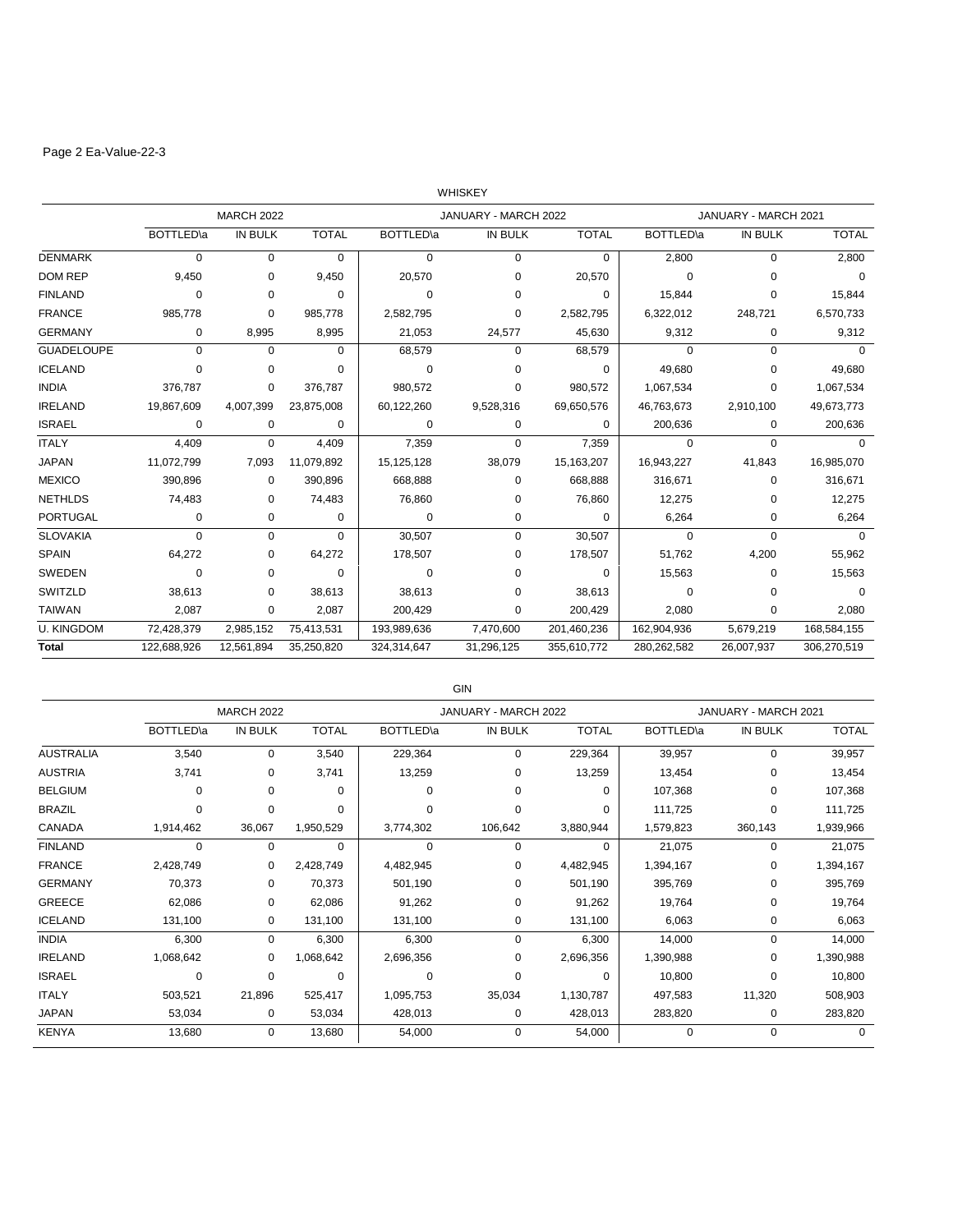## Page 3 Ea-Value-22-3

|                    |            |                   |              |            | GIN                  |              |                      |          |              |
|--------------------|------------|-------------------|--------------|------------|----------------------|--------------|----------------------|----------|--------------|
|                    |            | <b>MARCH 2022</b> |              |            | JANUARY - MARCH 2022 |              | JANUARY - MARCH 2021 |          |              |
|                    | BOTTLED\a  | <b>IN BULK</b>    | <b>TOTAL</b> | BOTTLED\a  | <b>IN BULK</b>       | <b>TOTAL</b> | <b>BOTTLED</b> la    | IN BULK  | <b>TOTAL</b> |
| <b>MEXICO</b>      | 69,945     | $\Omega$          | 69,945       | 85,953     | 14,490               | 100,443      | 7,410                | $\Omega$ | 7,410        |
| N. ZEALAND         | 0          | 0                 | $\Omega$     | $\Omega$   | $\Omega$             | $\Omega$     | 8,640                | 0        | 8,640        |
| <b>NETHLDS</b>     | 728,321    | 0                 | 728,321      | 2,391,939  | $\Omega$             | 2,391,939    | 2,076,314            | $\Omega$ | 2,076,314    |
| <b>NORWAY</b>      | 0          | $\Omega$          | $\Omega$     | $\Omega$   | $\Omega$             | $\Omega$     | 14,848               | 0        | 14,848       |
| PERU               | 0          | 0                 | 0            | 3,012      | 0                    | 3,012        | 0                    | 0        | $\Omega$     |
| <b>PHILIPPINES</b> | 36,612     | 0                 | 36,612       | 36,612     | $\Omega$             | 36,612       | 0                    | 0        | $\Omega$     |
| <b>PORTUGAL</b>    | 0          | 0                 | 0            | 0          | $\Omega$             | $\Omega$     | 10,761               | 0        | 10,761       |
| S. AFRICA          | 29,744     | 0                 | 29,744       | 93,475     | $\Omega$             | 93,475       | 32,706               | $\Omega$ | 32,706       |
| <b>SPAIN</b>       | 214,100    | 0                 | 214,100      | 516,017    | 12,000               | 528,017      | 181,786              | 19,339   | 201,125      |
| ST KTS & NEVIS     | 0          | 0                 | 0            | 0          | 0                    | $\Omega$     | 38,471               | 0        | 38,471       |
| SWEDEN             | 0          | $\Omega$          | $\Omega$     | 51,408     | 0                    | 51,408       | 45,701               | 0        | 45,701       |
| SWITZLD            | 36,360     | 0                 | 36,360       | 36,360     | $\Omega$             | 36,360       | 5,382                | $\Omega$ | 5,382        |
| <b>U. KINGDOM</b>  | 23,785,378 | 94,150            | 23,879,528   | 55,812,959 | 1,742,100            | 57,555,059   | 45,338,328           | 382,762  | 45,721,090   |
| <b>UGANDA</b>      | 0          | $\Omega$          | $\Omega$     | 27,632     | $\Omega$             | 27,632       | 0                    | $\Omega$ | $\Omega$     |
| VENEZUELA          | $\Omega$   | $\Omega$          | $\Omega$     | $\Omega$   | $\Omega$             | $\Omega$     | 5,750                | 0        | 5,750        |
| <b>Total</b>       | 31,159,688 | 152,113           | 31,311,801   | 72,559,211 | 1,910,266            | 74,469,477   | 53,652,453           | 773,564  | 54,426,017   |

RUM

|                   |                   | <b>MARCH 2022</b> |              |                  | JANUARY - MARCH 2022 |              | JANUARY - MARCH 2021 |          |              |
|-------------------|-------------------|-------------------|--------------|------------------|----------------------|--------------|----------------------|----------|--------------|
|                   | <b>BOTTLED</b> \a | <b>IN BULK</b>    | <b>TOTAL</b> | <b>BOTTLED\a</b> | <b>IN BULK</b>       | <b>TOTAL</b> | <b>BOTTLED</b> la    | IN BULK  | <b>TOTAL</b> |
| ANGUILLA          | $\Omega$          | $\mathbf 0$       | $\Omega$     | $\Omega$         | $\Omega$             | 0            | 3,482                | $\Omega$ | 3,482        |
| <b>AUSTRIA</b>    | 0                 | 0                 | $\Omega$     | 7,334            | $\Omega$             | 7,334        | 29,201               | 0        | 29,201       |
| <b>BARBADOS</b>   | 1,588,466         | 305,777           | 1,894,243    | 2,752,279        | 1,017,887            | 3,770,166    | 3,818,097            | 761,959  | 4,580,056    |
| <b>BELGIUM</b>    | $\Omega$          | $\mathbf 0$       | $\Omega$     | $\Omega$         | $\Omega$             | $\Omega$     | 15,136               | $\Omega$ | 15,136       |
| <b>BELIZE</b>     | 113,108           | $\Omega$          | 113,108      | 231,681          | 0                    | 231,681      | 127,333              | 0        | 127,333      |
| <b>BERMUDA</b>    | $\Omega$          | 72,366            | 72,366       | $\Omega$         | 216,930              | 216,930      | $\mathbf 0$          | 72,198   | 72,198       |
| <b>BRAZIL</b>     | 413,995           | $\Omega$          | 413,995      | 696,480          | $\Omega$             | 696,480      | 831,159              | 8,000    | 839,159      |
| CANADA            | 383,812           | 121,886           | 505,698      | 687,258          | 333,017              | 1,020,275    | 786,485              | 197,930  | 984,415      |
| <b>CAPE VERDE</b> | $\mathbf 0$       | 0                 | $\Omega$     | 10,299           | 0                    | 10,299       | 116,199              | $\Omega$ | 116,199      |
| <b>CAYMAN IS</b>  | 10,800            | $\Omega$          | 10,800       | 10,800           | $\Omega$             | 10,800       | $\mathbf 0$          | 0        | $\Omega$     |
| <b>COLOMBIA</b>   | 585,948           | 8.180             | 594,128      | 1,337,296        | 8,180                | 1,345,476    | 608,718              | 0        | 608,718      |
| <b>COSTA RICA</b> | 0                 | $\Omega$          | $\Omega$     | 23,222           | $\Omega$             | 23,222       | 234,204              | $\Omega$ | 234,204      |
| <b>CURACAO</b>    | 0                 | $\Omega$          | $\Omega$     | $\Omega$         | $\Omega$             | $\Omega$     | 19,500               | O        | 19,500       |
| <b>DOM REP</b>    | 1,197,793         | 281,051           | 1,478,844    | 2,731,444        | 361,586              | 3,093,030    | 1,314,210            | 725,590  | 2,039,800    |
| <b>ECUADOR</b>    | 0                 | 19,906            | 19,906       | 0                | 126,843              | 126,843      | 0                    | $\Omega$ | $\Omega$     |
| <b>EL SLVADR</b>  | $\Omega$          | $\Omega$          | $\Omega$     | 184,104          | 70.960               | 255,064      | 231,528              | 67,213   | 298,741      |
| <b>ESTONIA</b>    | 0                 | $\Omega$          | $\Omega$     | 200,346          | $\Omega$             | 200,346      | 0                    | $\Omega$ | $\Omega$     |
| FIJI              | 0                 | $\Omega$          | $\Omega$     | 2,568            | $\Omega$             | 2,568        | 6,047                | 0        | 6,047        |
| <b>FRANCE</b>     | 1,321,627         | $\Omega$          | 1,321,627    | 3,350,141        | $\Omega$             | 3,350,141    | 2,311,729            | 37.140   | 2,348,869    |
| <b>GERMANY</b>    | 11,314            | 53,177            | 64,491       | 36,797           | 92,430               | 129,227      | 11,665               | 111,137  | 122,802      |
| <b>GUATEMALA</b>  | 1,671,035         | $\Omega$          | 1,671,035    | 4,204,902        | 33,372               | 4,238,274    | 4,170,906            | 37,772   | 4,208,678    |
| <b>GUYANA</b>     | 1,417,578         | 0                 | 1,417,578    | 2,410,887        | 100,898              | 2,511,785    | 1,546,694            | 109,771  | 1,656,465    |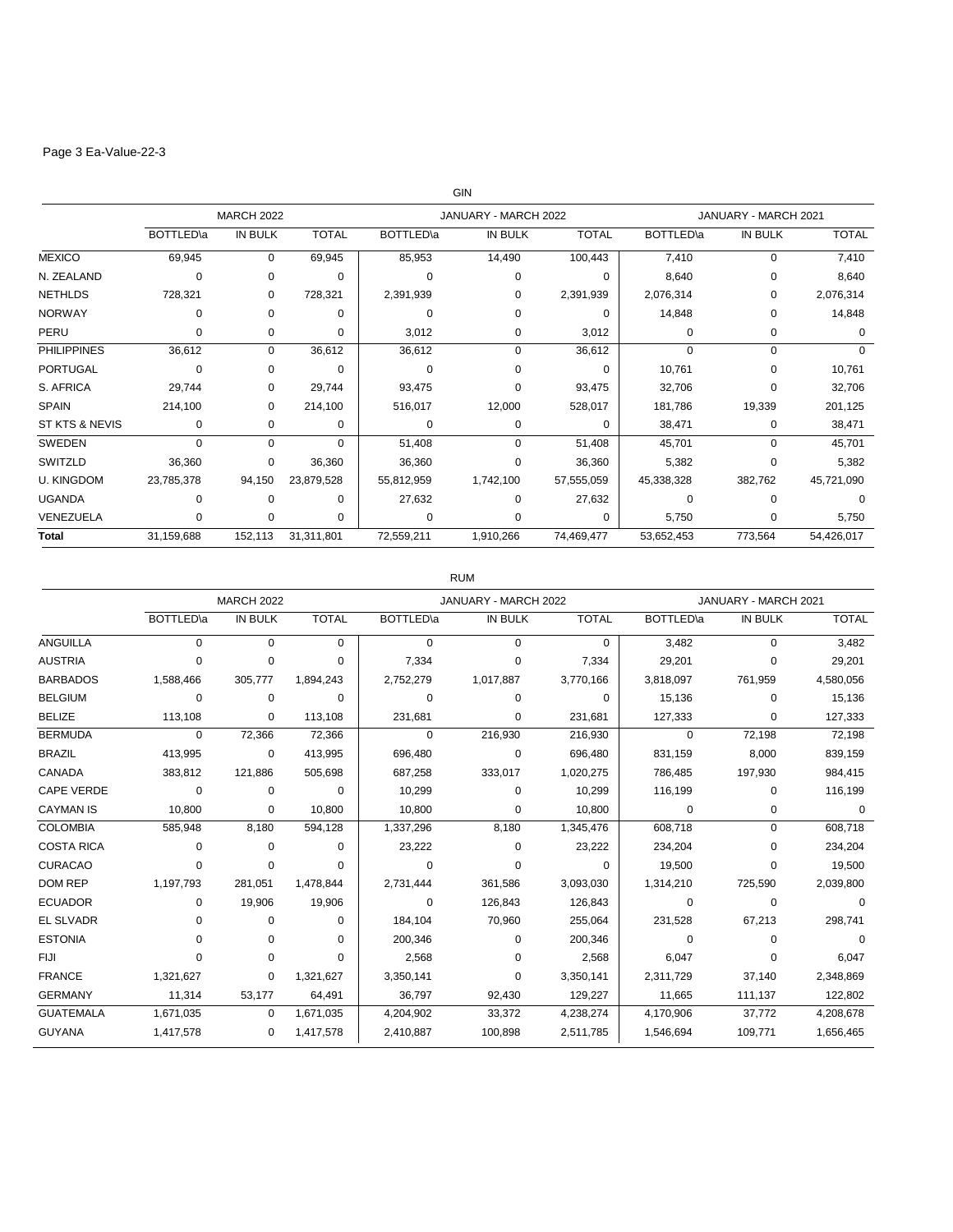## Page 4 Ea-Value-22-3

|                    |                   |                   |              |                   | <b>RUM</b>           |              |                   |                      |              |
|--------------------|-------------------|-------------------|--------------|-------------------|----------------------|--------------|-------------------|----------------------|--------------|
|                    |                   | <b>MARCH 2022</b> |              |                   | JANUARY - MARCH 2022 |              |                   | JANUARY - MARCH 2021 |              |
|                    | <b>BOTTLED</b> \a | IN BULK           | <b>TOTAL</b> | <b>BOTTLED</b> \a | IN BULK              | <b>TOTAL</b> | <b>BOTTLED</b> \a | IN BULK              | <b>TOTAL</b> |
| <b>HAITI</b>       | 571,589           | $\mathbf 0$       | 571,589      | 1,380,113         | 0                    | 1,380,113    | 1,287,334         | $\mathbf 0$          | 1,287,334    |
| <b>INDIA</b>       | 22,000            | 0                 | 22,000       | 29,876            | $\mathbf 0$          | 29,876       | 77,930            | $\mathbf 0$          | 77,930       |
| <b>ITALY</b>       | 8,765             | 0                 | 8,765        | 8,765             | 0                    | 8,765        | 104,438           | $\mathbf 0$          | 104,438      |
| <b>JAMAICA</b>     | 855,050           | 544,834           | 1,399,884    | 3,017,622         | 579,798              | 3,597,420    | 4,711,716         | 84,240               | 4,795,956    |
| <b>JAPAN</b>       | 49,680            | 0                 | 49,680       | 49,680            | 0                    | 49,680       | 0                 | $\mathbf 0$          | $\mathbf 0$  |
| <b>MARTINQ</b>     | 3,369             | $\mathbf 0$       | 3,369        | 3,369             | 0                    | 3,369        | 90,926            | $\mathbf 0$          | 90,926       |
| <b>MAURITIUS</b>   | 39,487            | 0                 | 39,487       | 47,125            | 0                    | 47,125       | 21,285            | $\mathbf 0$          | 21,285       |
| <b>MEXICO</b>      | 166,940           | 0                 | 166,940      | 1,032,245         | 25,243               | 1,057,488    | 248,225           | 0                    | 248,225      |
| N. GUINEA          | 0                 | $\Omega$          | $\Omega$     | 0                 | $\Omega$             | $\Omega$     | 0                 | 32,270               | 32,270       |
| <b>NEPAL</b>       | 0                 | $\mathbf 0$       | 0            | 0                 | 0                    | 0            | 40,929            | $\mathbf 0$          | 40,929       |
| <b>NETHLDS</b>     | 23,693            | 316,964           | 340,657      | 162,345           | 397,879              | 560,224      | 416,190           | 236,603              | 652,793      |
| <b>NICARAGUA</b>   | 1,460,717         | 0                 | 1,460,717    | 2,688,061         | 0                    | 2,688,061    | 3,709,168         | $\pmb{0}$            | 3,709,168    |
| <b>PANAMA</b>      | 543,839           | 0                 | 543,839      | 577,578           | 136,150              | 713,728      | 675,707           | 37,319               | 713,026      |
| PERU               | 15,187            | 0                 | 15,187       | 23,707            | $\mathbf 0$          | 23,707       | 14,490            | $\mathbf 0$          | 14,490       |
| <b>PHILIPPINES</b> | 121,500           | 0                 | 121,500      | 329,950           | 0                    | 329,950      | 80,629            | 0                    | 80,629       |
| <b>POLAND</b>      | 216,381           | $\mathbf 0$       | 216,381      | 216,381           | 0                    | 216,381      | 215,835           | $\pmb{0}$            | 215,835      |
| <b>PORTUGAL</b>    | $\mathbf 0$       | 0                 | $\Omega$     | 22,529            | $\mathbf 0$          | 22,529       | 28,570            | $\mathbf 0$          | 28,570       |
| <b>SINGAPORE</b>   | 0                 | 0                 | $\mathbf 0$  | 26,680            | 0                    | 26,680       | $\mathbf 0$       | $\mathbf 0$          | $\mathbf 0$  |
| <b>SPAIN</b>       | 278,556           | 0                 | 278,556      | 436,034           | 0                    | 436,034      | 313,063           | $\mathbf 0$          | 313,063      |
| ST KTS & NEVIS     | 106,080           | 0                 | 106,080      | 217,311           | 0                    | 217,311      | 139,440           | 0                    | 139,440      |
| ST. LUCIA          | 53,974            | $\mathbf 0$       | 53,974       | 124,859           | $\mathbf 0$          | 124,859      | 89,672            | $\mathbf 0$          | 89,672       |
| <b>SURINAM</b>     | $\mathbf 0$       | 0                 | $\Omega$     | $\mathbf 0$       | $\mathbf 0$          | $\Omega$     | 24,530            | $\mathbf 0$          | 24,530       |
| SWITZLD            | 0                 | 0                 | $\mathbf 0$  | $\mathbf 0$       | $\Omega$             | 0            | $\mathbf 0$       | 7,779                | 7,779        |
| TRINIDAD           | 2,255             | 0                 | 2,255        | 2,255             | 3,612                | 5,867        | 48,715            | $\mathbf 0$          | 48,715       |
| <b>U. KINGDOM</b>  | 210,622           | 92,598            | 303,220      | 317,928           | 154,654              | 472,582      | 168,217           | 365,567              | 533,784      |
| <b>UGANDA</b>      | $\mathbf 0$       | $\mathbf 0$       | $\mathbf 0$  | 27,972            | $\mathbf 0$          | 27,972       | $\mathbf 0$       | $\mathbf 0$          | $\Omega$     |
| VENEZUELA          | 1,964,540         | 214,010           | 2,178,550    | 2,740,655         | 269,217              | 3,009,872    | 2,646,881         | 62,363               | 2,709,244    |
| <b>Total</b>       | 15,429,700        | 2,030,749         | 17,460,449   | 32,360,878        | 3,928,656            | 36,289,534   | 31,336,183        | 2,954,851            | 34,291,034   |

#### BRANDY \b

|                 |           | <b>MARCH 2022</b> |              |           | JANUARY - MARCH 2022 |              |           | JANUARY - MARCH 2021 |              |  |
|-----------------|-----------|-------------------|--------------|-----------|----------------------|--------------|-----------|----------------------|--------------|--|
|                 | BOTTLED\a | <b>IN BULK</b>    | <b>TOTAL</b> | BOTTLED\a | <b>IN BULK</b>       | <b>TOTAL</b> | BOTTLED\a | IN BULK              | <b>TOTAL</b> |  |
| <b>ARMENIA</b>  | 109,995   | $\mathbf 0$       | 109,995      | 522,302   | 0                    | 522,302      | 831,489   | $\mathbf 0$          | 831,489      |  |
| <b>AUSTRIA</b>  | 8,254     | $\mathbf 0$       | 8,254        | 25,329    | 0                    | 25,329       | 25,514    | $\mathbf 0$          | 25,514       |  |
| <b>BELGIUM</b>  | 39,661    | $\mathbf 0$       | 39,661       | 41,856    | 0                    | 41,856       | 9,391     | $\mathbf 0$          | 9,391        |  |
| <b>BOLIVIA</b>  | 0         | 0                 | 0            | 51,480    | 0                    | 51,480       | 0         | $\mathbf 0$          | 0            |  |
| <b>BOSNIA</b>   | 44,982    | 0                 | 44,982       | 90,026    | 0                    | 90,026       | 3,506     | 0                    | 3,506        |  |
| <b>BRAZIL</b>   | $\Omega$  | 0                 | $\Omega$     | $\Omega$  | 0                    | $\Omega$     | 22,880    | 0                    | 22,880       |  |
| <b>BULGARIA</b> | $\Omega$  | 0                 | 0            | 72,176    | 0                    | 72,176       | 18,574    | 0                    | 18,574       |  |
| CANADA          | 158,932   | 0                 | 158,932      | 312,519   | 0                    | 312,519      | 477,772   | 0                    | 477,772      |  |
| <b>CHILE</b>    | 27,000    | $\mathbf 0$       | 27,000       | 303,761   | 0                    | 303,761      | 0         | $\mathbf 0$          | 0            |  |
| <b>CHINA</b>    | 291,364   | 0                 | 291,364      | 471,653   | 0                    | 471,653      | 605,956   | 0                    | 605,956      |  |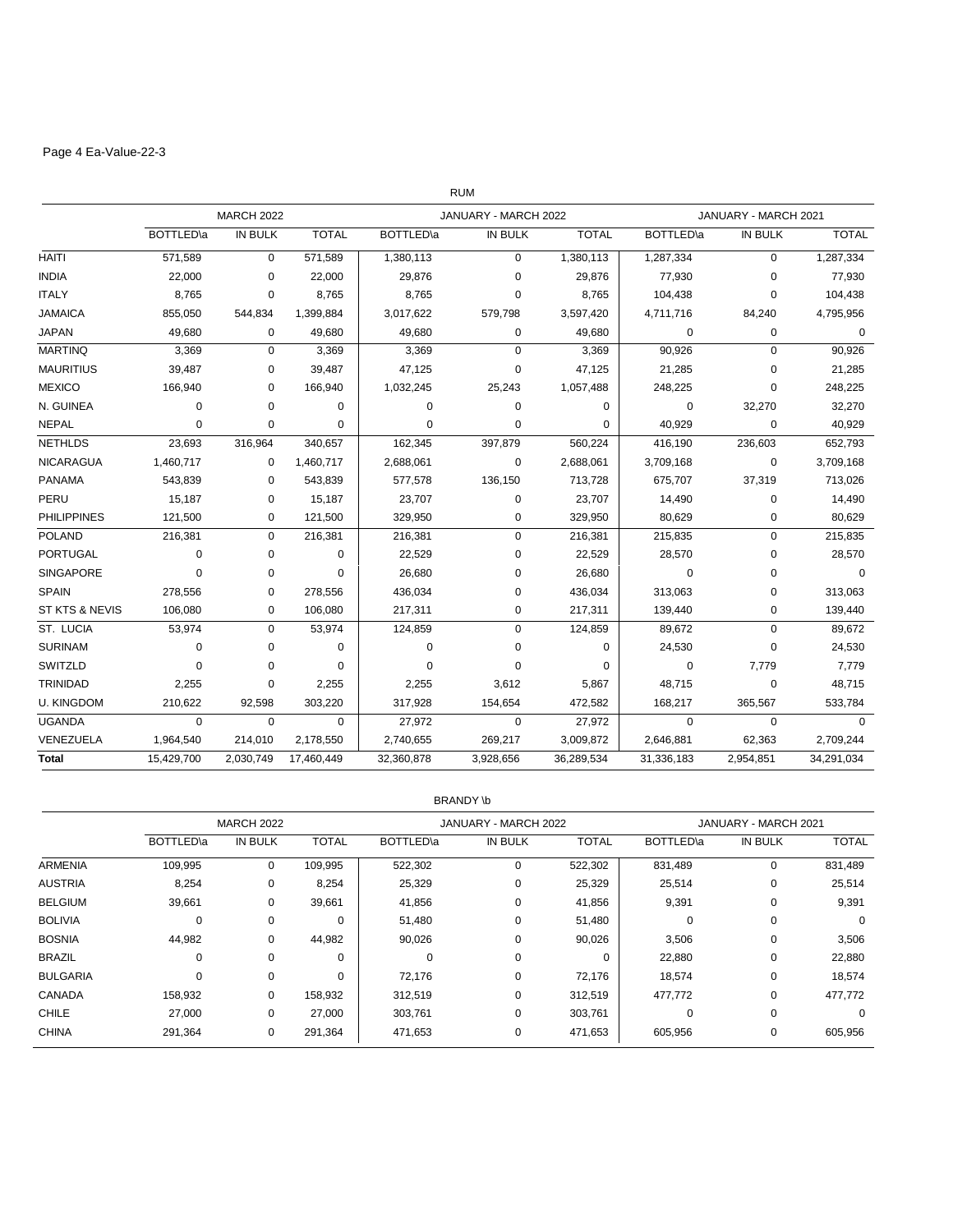## Page 5 Ea-Value-22-3

|                    |             |                   |              |                   | <b>BRANDY \b</b>     |              |                   |                      |              |
|--------------------|-------------|-------------------|--------------|-------------------|----------------------|--------------|-------------------|----------------------|--------------|
|                    |             | <b>MARCH 2022</b> |              |                   | JANUARY - MARCH 2022 |              |                   | JANUARY - MARCH 2021 |              |
|                    | BOTTLED\a   | IN BULK           | <b>TOTAL</b> | <b>BOTTLED</b> \a | <b>IN BULK</b>       | <b>TOTAL</b> | <b>BOTTLED</b> \a | IN BULK              | <b>TOTAL</b> |
| <b>CROATIA</b>     | 2,843       | $\mathbf 0$       | 2,843        | 2,843             | $\mathbf 0$          | 2,843        | 14,904            | $\mathbf 0$          | 14,904       |
| <b>CZECH REP</b>   | 335,323     | 0                 | 335,323      | 359,673           | 0                    | 359,673      | 144,731           | 0                    | 144,731      |
| <b>FRANCE</b>      | 174,763,803 | 3,047,636         | 77,811,439   | 430,904,574       | 6,386,450            | 437,291,024  | 370,650,003       | 2,147,779            | 372,797,782  |
| <b>GEORGIA</b>     | 0           | 0                 | $\Omega$     | 20,628            | 0                    | 20,628       | 45,432            | 0                    | 45,432       |
| <b>GERMANY</b>     | 59,323      | 0                 | 59,323       | 69,636            | 0                    | 69,636       | 209,965           | 0                    | 209,965      |
| <b>GREECE</b>      | 96,366      | $\mathbf 0$       | 96,366       | 96,366            | 0                    | 96,366       | 595,161           | 0                    | 595,161      |
| <b>ISRAEL</b>      | 0           | 0                 | 0            | 73,200            | 0                    | 73,200       | 23,760            | 0                    | 23,760       |
| <b>ITALY</b>       | 1,274,850   | 70,484            | 1,345,334    | 1,962,780         | 286,112              | 2,248,892    | 529,453           | 228.120              | 757,573      |
| <b>JAPAN</b>       | 0           | 0                 | $\Omega$     | $\mathbf 0$       | 0                    | 0            | 2,125             | 0                    | 2,125        |
| <b>LEBANON</b>     | 0           | 0                 | 0            | 13,500            | 0                    | 13,500       | 110,112           | 0                    | 110,112      |
| <b>MACEDONIA</b>   | 90,298      | $\Omega$          | 90,298       | 90,298            | $\Omega$             | 90,298       | 34,865            | $\mathbf 0$          | 34,865       |
| <b>MEXICO</b>      | 299,836     | 0                 | 299,836      | 375,289           | 0                    | 375,289      | 592,408           | $\mathbf 0$          | 592,408      |
| <b>MOLDOVA</b>     | 6,370       | 0                 | 6,370        | 6,370             | 0                    | 6,370        | 40,585            | 0                    | 40,585       |
| <b>MONTENEGRO</b>  | 0           | 0                 | 0            | 56,731            | $\Omega$             | 56,731       | 245,218           | 0                    | 245,218      |
| <b>NETHLDS</b>     | $\mathbf 0$ | 0                 | $\mathbf 0$  | $\mathbf 0$       | 9,861                | 9,861        | 3,084             | 50,459               | 53,543       |
| PERU               | 138,285     | $\mathbf 0$       | 138,285      | 284,802           | $\Omega$             | 284,802      | 294,774           | $\mathbf 0$          | 294,774      |
| <b>PHILIPPINES</b> | 0           | 0                 | 0            | 39,360            | 13,381               | 52,741       | 5,280             | 37,793               | 43,073       |
| <b>PORTUGAL</b>    | 53,802      | 0                 | 53,802       | 154,084           | 6,038                | 160,122      | 275,859           | 0                    | 275,859      |
| S. AFRICA          | 0           | 0                 | $\mathbf 0$  | 39,739            | 0                    | 39,739       | 9,535             | 0                    | 9,535        |
| <b>SERBIA</b>      | 51,040      | 0                 | 51,040       | 267,324           | 0                    | 267,324      | 229,435           | 0                    | 229,435      |
| <b>SLOVENIA</b>    | $\mathbf 0$ | $\Omega$          | $\Omega$     | $\Omega$          | 0                    | $\Omega$     | 25,877            | 0                    | 25,877       |
| <b>SPAIN</b>       | 375,528     | 53,907            | 429,435      | 1,221,575         | 59,292               | 1,280,867    | 711,950           | 23,229               | 735,179      |
| <b>TURKEY</b>      | $\mathbf 0$ | $\mathbf 0$       | $\mathbf 0$  | 55,620            | $\mathbf 0$          | 55,620       | 38,709            | $\mathbf 0$          | 38,709       |
| <b>U. KINGDOM</b>  | 358,361     | 0                 | 358,361      | 538,192           | 0                    | 538,192      | 1,520,130         | 0                    | 1,520,130    |
| <b>UKRAINE</b>     | 31,814      | $\mathbf 0$       | 31,814       | 86,163            | 0                    | 86,163       | 34,939            | 18,235               | 53,174       |
| Total              | 178,618,030 | 3,172,027         | 81,790,057   | 438,609,849       | 6,761,134            | 445,370,983  | 378, 383, 376     | 2,505,615            | 380,888,991  |

#### PISCO & SINGANI AND SLIVOVITZ BRANDY OVER 3.43/LITER

|                 | <b>MARCH 2022</b> | JANUARY - MARCH 2022 | JANUARY - MARCH 2021 |
|-----------------|-------------------|----------------------|----------------------|
|                 | <b>TOTAL</b>      | <b>TOTAL</b>         | <b>TOTAL</b>         |
| <b>BOSNIA</b>   | 16,524            | 89,310               | 16,982               |
| <b>CHILE</b>    | 0                 | 181,562              | 30,240               |
| <b>CROATIA</b>  | 73,166            | 158,446              | 192,351              |
| <b>HUNGARY</b>  | 0                 | 0                    | 41,090               |
| <b>ITALY</b>    | 0                 | 6,283                | 0                    |
| <b>JAMAICA</b>  | 0                 | 3,575                | $\mathbf 0$          |
| PERU            | 66,600            | 474,636              | 428,777              |
| <b>SERBIA</b>   | 104,720           | 247,084              | 167,101              |
| <b>SLOVENIA</b> | 0                 | 0                    | 12,444               |
| <b>Total</b>    | 261,010           | 1,160,896            | 888,985              |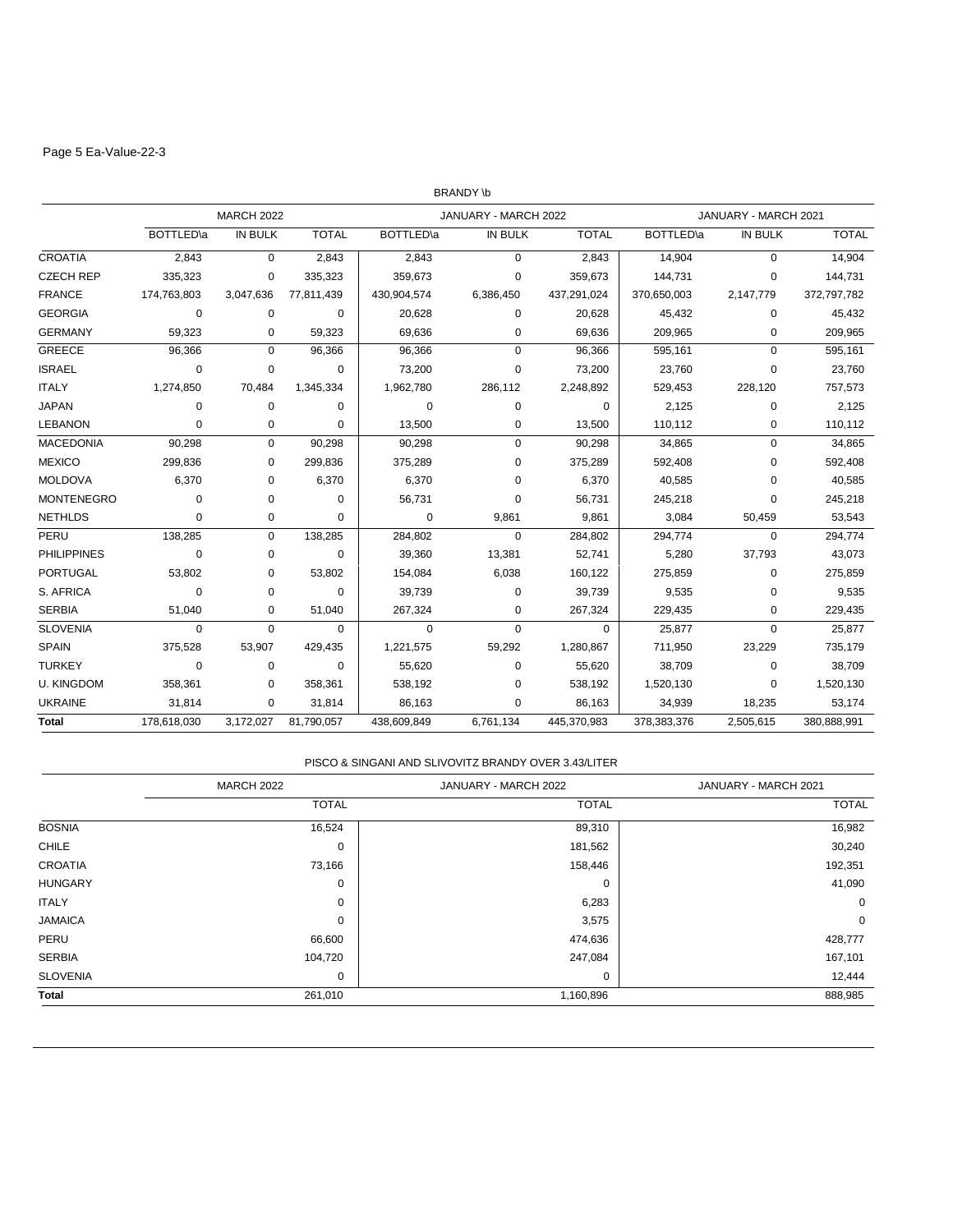# Page 6 Ea-Value-22-3

|                    |                   |                   |                |             | <b>VODKA</b>         |              |                   |                      |              |
|--------------------|-------------------|-------------------|----------------|-------------|----------------------|--------------|-------------------|----------------------|--------------|
|                    |                   | <b>MARCH 2022</b> |                |             | JANUARY - MARCH 2022 |              |                   | JANUARY - MARCH 2021 |              |
|                    | <b>BOTTLED</b> \a | <b>IN BULK</b>    | <b>TOTAL</b>   | BOTTLED\a   | IN BULK              | <b>TOTAL</b> | <b>BOTTLED</b> \a | IN BULK              | <b>TOTAL</b> |
| <b>AUSTRALIA</b>   | 24,752            | $\mathbf 0$       | 24,752         | 245,283     | 0                    | 245,283      | 100,845           | $\mathbf 0$          | 100,845      |
| <b>AUSTRIA</b>     | 617,959           | 0                 | 617,959        | 992,573     | 0                    | 992,573      | 1,064,434         | $\mathbf 0$          | 1,064,434    |
| <b>BELARUS</b>     | 20,880            | 0                 | 20,880         | 40,392      | 0                    | 40,392       | 49,846            | $\mathbf 0$          | 49,846       |
| <b>BELGIUM</b>     | $\mathbf 0$       | 0                 | 0              | 39,670      | 0                    | 39,670       | 42,738            | $\mathbf 0$          | 42,738       |
| <b>BRAZIL</b>      | $\mathbf 0$       | $\mathbf 0$       | $\mathbf 0$    | $\mathbf 0$ | $\mathbf 0$          | $\mathbf 0$  | 3,175             | $\pmb{0}$            | 3,175        |
| <b>BULGARIA</b>    | 0                 | $\mathbf 0$       | 0              | $\mathbf 0$ | 0                    | 0            | 143,806           | $\mathbf 0$          | 143,806      |
| CANADA             | 1,674,282         | 20,508            | 1,694,790      | 3,934,766   | 70,040               | 4,004,806    | 3,844,280         | 31,188               | 3,875,468    |
| <b>CHINA</b>       | $\mathbf 0$       | 824,400           | 824,400        | 328,702     | 824,400              | 1,153,102    | 30,720            | $\pmb{0}$            | 30,720       |
| <b>CYPRUS</b>      | 0                 | $\mathbf 0$       | $\mathbf 0$    | 0           | 0                    | $\mathbf 0$  | 87,425            | $\mathbf 0$          | 87,425       |
| DOM REP            | $\mathbf 0$       | 29,735            | 29,735         | $\mathbf 0$ | 59,470               | 59,470       | $\mathbf 0$       | $\pmb{0}$            | $\mathbf 0$  |
| <b>ESTONIA</b>     | 30,950            | 0                 | 30,950         | 69,922      | 0                    | 69,922       | 20,391            | $\mathbf 0$          | 20,391       |
| <b>FINLAND</b>     | 522,213           | 0                 | 522,213        | 1,605,384   | 0                    | 1,605,384    | 1,280,763         | $\mathbf 0$          | 1,280,763    |
| <b>FRANCE</b>      | 53,285,399        | 94,457            | 53,379,856     | 150,321,600 | 232,628              | 150,554,228  | 117,461,672       | 87,903               | 117,549,575  |
| <b>GEORGIA</b>     | 7,695             | 0                 | 7,695          | 7,695       | 0                    | 7,695        | 0                 | $\mathbf 0$          | 0            |
| <b>GERMANY</b>     | 109,822           | $\mathbf 0$       | 109,822        | 156,096     | 0                    | 156,096      | 333,028           | $\mathbf 0$          | 333,028      |
| <b>ICELAND</b>     | 866,935           | 0                 | 866,935        | 2,034,930   | 0                    | 2,034,930    | 2,269,650         | $\mathbf 0$          | 2,269,650    |
| <b>INDIA</b>       | 0                 | 0                 | $\mathbf 0$    | 4,050       | 0                    | 4,050        | 34,300            | $\mathbf 0$          | 34,300       |
| <b>IRELAND</b>     | 44,619            | 0                 | 44,619         | 68,059      | 0                    | 68,059       | 3,786             | $\mathbf 0$          | 3,786        |
| <b>ISRAEL</b>      | 10,080            | 0                 | 10,080         | 37,121      | 0                    | 37,121       | 0                 | $\mathbf 0$          | $\mathbf 0$  |
| <b>ITALY</b>       | 860,352           | 0                 | 860,352        | 1,302,626   | 0                    | 1,302,626    | 1,421,516         | $\pmb{0}$            | 1,421,516    |
| <b>JAPAN</b>       | 172,536           | 0                 | 172,536        | 472,701     | 0                    | 472,701      | 184,117           | $\mathbf 0$          | 184,117      |
| LATVIA             | 4,075,474         | 74,903            | 4,150,377      | 17,884,769  | 152,478              | 18,037,247   | 19,457,538        | $\mathbf 0$          | 19,457,538   |
| LITHUANIA          | 0                 | 0                 | 0              | 0           | 0                    | 0            | 59,178            | $\mathbf 0$          | 59,178       |
| <b>MEXICO</b>      | 0                 | 0                 | $\mathbf 0$    | 182,897     | 0                    | 182,897      | 20,186            | $\mathbf 0$          | 20,186       |
| <b>MOLDOVA</b>     | 395,276           | $\mathbf 0$       | 395,276        | 971,901     | 0                    | 971,901      | 937,356           | $\mathbf 0$          | 937,356      |
| N. ZEALAND         | 84,304            | 0                 | 84,304         | 106,191     | 0                    | 106,191      | 215,053           | $\mathbf 0$          | 215,053      |
| <b>NETHLDS</b>     | 26,553,484        | 82,340            | 26,635,824     | 64,739,925  | 185,099              | 64,925,024   | 47,333,048        | 131,945              | 47,464,993   |
| <b>PHILIPPINES</b> | 7,440             | 0                 | 7,440          | 7,440       | 0                    | 7,440        | 0                 | $\mathbf 0$          | $\mathbf 0$  |
| <b>POLAND</b>      | 5,408,840         | 0                 | 5,408,840      | 12,064,732  | 0                    | 12,064,732   | 14,013,533        | $\mathbf 0$          | 14,013,533   |
| <b>ROMANIA</b>     | $\mathbf 0$       | $\mathbf 0$       | $\mathbf 0$    | $\mathbf 0$ | $\mathbf 0$          | $\mathbf 0$  | 17,770            | $\mathbf 0$          | 17,770       |
| <b>RUSSIA</b>      | 733,316           | 0                 | 733,316        | 3,747,461   | 0                    | 3,747,461    | 2,559,481         | $\mathbf 0$          | 2,559,481    |
| S. AFRICA          | 48,181            | 0                 | 48,181         | 48,181      | 0                    | 48,181       | 0                 | $\mathbf 0$          | 0            |
| <b>SLOVAKIA</b>    | 70,178            | 0                 | 70,178         | 156,324     | 0                    | 156,324      | 85,251            | 0                    | 85,251       |
| <b>SLOVENIA</b>    | 3,792             | 0                 | 3,792          | 3,792       | 0                    | 3,792        | 0                 | $\mathbf 0$          | $\mathbf 0$  |
| SPAIN              | 0                 | 0                 | 0              | 8,025       | 0                    | 8,025        | 0                 | 0                    | $\mathbf 0$  |
| SWEDEN             | 12,728,957        | 0                 | 12,728,957     | 35,171,638  | 0                    | 35,171,638   | 39,132,453        | 4,388,492            | 43,520,945   |
| TAIWAN             | 59,124            | 0                 | 59,124         | 198,900     | 0                    | 198,900      | 66,298            | 0                    | 66,298       |
| U. A. E.           | $\mathbf 0$       | 0                 | $\overline{0}$ | 14,179      | 0                    | 14,179       | 0                 | $\pmb{0}$            | $\mathbf 0$  |
| <b>U. KINGDOM</b>  | 637,946           | 122,669           | 760,615        | 1,234,170   | 377,625              | 1,611,795    | 1,270,972         | 493,556              | 1,764,528    |
| <b>UGANDA</b>      | $\mathbf 0$       | $\mathbf 0$       | 0              | 20,610      | $\mathbf 0$          | 20,610       | $\mathbf 0$       | $\mathbf 0$          | $\mathbf 0$  |
| <b>UKRAINE</b>     | 448,302           | 0                 | 448,302        | 712,947     | 0                    | 712,947      | 748,000           | $\mathbf 0$          | 748,000      |
| Total              | 109,503,088       | 1,249,012         | 10,752,100     | 298,935,652 | 1,901,740            | 300,837,392  | 254,292,609       | 5,133,084            | 259,425,693  |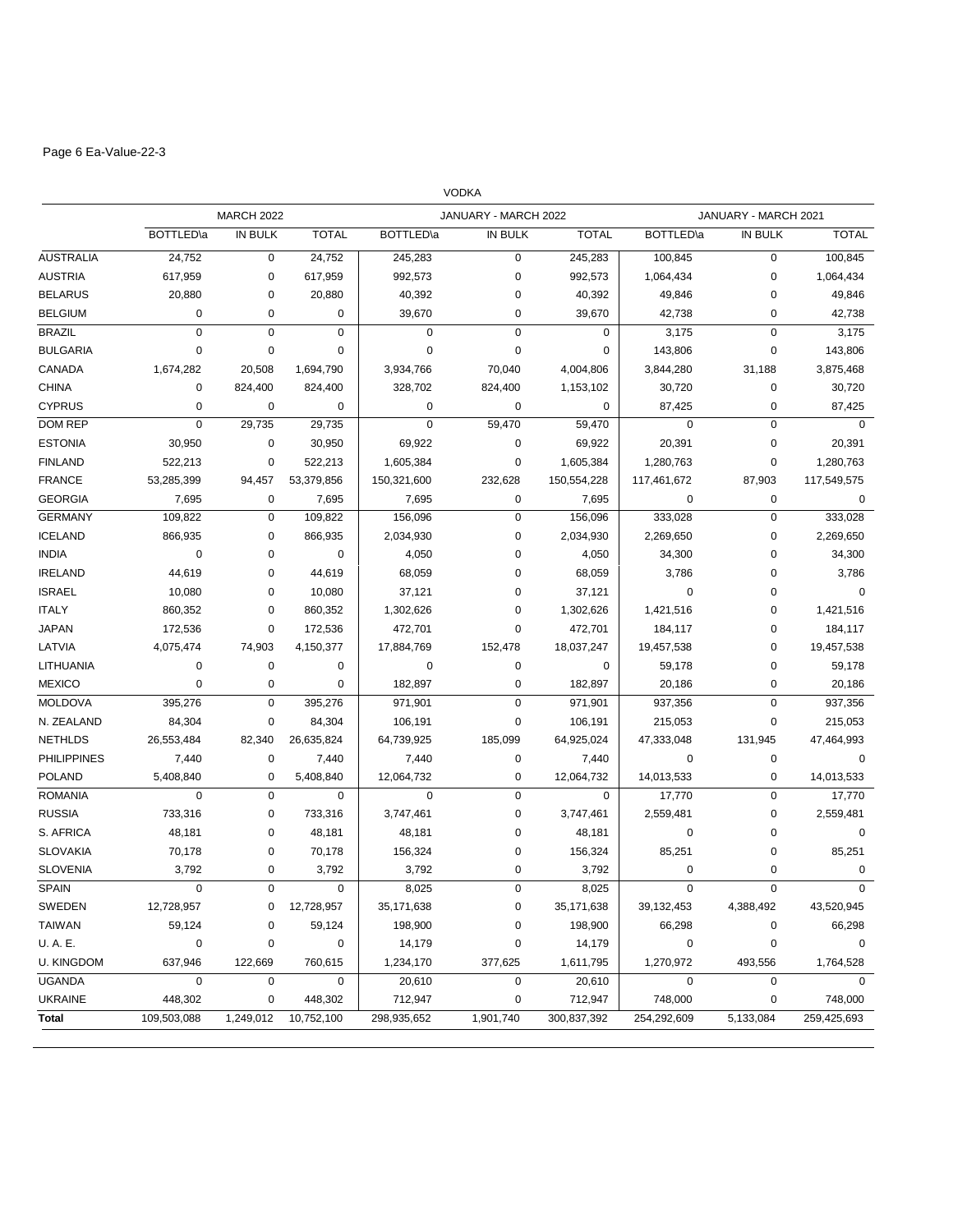# Page 7 Ea-Value-22-3

|                   |                   |                   |              |                   | <b>CORDIAL</b>       |              |                   |                      |              |
|-------------------|-------------------|-------------------|--------------|-------------------|----------------------|--------------|-------------------|----------------------|--------------|
|                   |                   | <b>MARCH 2022</b> |              |                   | JANUARY - MARCH 2022 |              |                   | JANUARY - MARCH 2021 |              |
|                   | <b>BOTTLED</b> \a | IN BULK           | <b>TOTAL</b> | <b>BOTTLED</b> \a | IN BULK              | <b>TOTAL</b> | <b>BOTTLED</b> \a | IN BULK              | <b>TOTAL</b> |
| <b>AUSTRALIA</b>  | 220,500           | $\mathbf 0$       | 220,500      | 646,771           | 0                    | 646,771      | 259,387           | $\mathbf 0$          | 259,387      |
| <b>AUSTRIA</b>    | 83,138            | 0                 | 83,138       | 346,414           | 0                    | 346,414      | 312,389           | 0                    | 312,389      |
| <b>BARBADOS</b>   | 223,912           | $\mathbf 0$       | 223,912      | 450,314           | 0                    | 450,314      | 260,389           | $\mathbf 0$          | 260,389      |
| <b>BELGIUM</b>    | $\mathbf 0$       | 0                 | 0            | 0                 | 0                    | 0            | 39,574            | $\mathbf 0$          | 39,574       |
| <b>BOSNIA</b>     | 5,712             | 0                 | 5,712        | 5,712             | 0                    | 5,712        | 0                 | 0                    | 0            |
| <b>BULGARIA</b>   | 0                 | 0                 | 0            | 15,908            | 0                    | 15,908       | 4,439             | $\mathbf 0$          | 4,439        |
| CANADA            | 12,550,927        | 76,878            | 12,627,805   | 42,353,744        | 581,479              | 42,935,223   | 46,909,554        | 797,930              | 47,707,484   |
| <b>CAPE VERDE</b> | $\mathbf 0$       | $\mathbf 0$       | 0            | 5,103             | 0                    | 5,103        | 5,606             | 0                    | 5,606        |
| <b>CHINA</b>      | $\mathbf 0$       | $\mathbf 0$       | $\mathbf 0$  | 63,560            | 0                    | 63,560       | 138,294           | $\mathbf 0$          | 138,294      |
| <b>COLOMBIA</b>   | 66,808            | 0                 | 66,808       | 181,374           | 0                    | 181,374      | 116,970           | $\mathbf 0$          | 116,970      |
| CROATIA           | 31,122            | 0                 | 31,122       | 106,316           | 0                    | 106,316      | 73,049            | 0                    | 73,049       |
| <b>CZECH REP</b>  | 59,380            | 0                 | 59,380       | 74,463            | $\mathbf 0$          | 74,463       | 276,020           | 0                    | 276,020      |
| DOM REP           | 27,412            | $\mathbf 0$       | 27,412       | 38,861            | 6,000                | 44,861       | 18,298            | $\mathbf 0$          | 18,298       |
| <b>ECUADOR</b>    | 36,212            | $\mathbf 0$       | 36,212       | 36,212            | $\mathbf 0$          | 36,212       | 0                 | $\mathbf 0$          | $\mathbf 0$  |
| <b>ERITREA</b>    | 21,440            | $\mathbf 0$       | 21,440       | 21,440            | 0                    | 21,440       | 67,150            | $\mathbf 0$          | 67,150       |
| <b>FINLAND</b>    | 19,728            | $\mathbf 0$       | 19,728       | 19,728            | 0                    | 19,728       | 73,763            | $\mathbf 0$          | 73,763       |
| <b>FRANCE</b>     | 32,406,535        | 181,672           | 32,588,207   | 76,156,028        | 218,573              | 76,374,601   | 57,235,712        | 96,190               | 57,331,902   |
| <b>GERMANY</b>    | 8,161,446         | 13,413            | 8,174,859    | 15,390,373        | 101,322              | 15,491,695   | 11,349,205        | 24,397               | 11,373,602   |
| <b>GREECE</b>     | 114,074           | $\mathbf 0$       | 114,074      | 892,877           | 0                    | 892,877      | 152,917           | $\mathbf 0$          | 152,917      |
| <b>GUATEMALA</b>  | 45,295            | 0                 | 45,295       | 45,295            | 0                    | 45,295       | 0                 | $\mathbf 0$          | $\mathbf 0$  |
| <b>GUYANA</b>     | 0                 | $\mathbf 0$       | 0            | 8,131             | 0                    | 8,131        | 4,980             | $\mathbf 0$          | 4,980        |
| HAITI             | 0                 | $\mathbf 0$       | 0            | $\mathbf 0$       | 0                    | $\mathbf 0$  | 16,968            | $\mathbf 0$          | 16,968       |
| <b>HUNGARY</b>    | $\mathbf 0$       | $\mathbf 0$       | 0            | $\mathbf 0$       | 0                    | 0            | 17,242            | $\mathbf 0$          | 17,242       |
| <b>ICELAND</b>    | 169,224           | 0                 | 169,224      | 309,453           | 0                    | 309,453      | 38,556            | $\mathbf 0$          | 38,556       |
| <b>INDIA</b>      | 0                 | 0                 | 0            | 75,445            | 0                    | 75,445       | 0                 | $\mathbf 0$          | 0            |
| <b>IRELAND</b>    | 13,633,794        | 0                 | 13,633,794   | 34,021,102        | 0                    | 34,021,102   | 37,770,432        | 0                    | 37,770,432   |
| <b>ISRAEL</b>     | 20,988            | $\mathbf 0$       | 20,988       | 159,730           | $\mathbf 0$          | 159,730      | 171,910           | $\mathbf 0$          | 171,910      |
| <b>ITALY</b>      | 14,853,211        | 120,800           | 14,974,011   | 33,044,864        | 152,314              | 33,197,178   | 19,065,784        | 66,719               | 19,132,503   |
| <b>JAPAN</b>      | 51,423            | 2,224,770         | 2,276,193    | 357,336           | 6,190,620            | 6,547,956    | 222,621           | $\mathbf 0$          | 222,621      |
| <b>JORDAN</b>     | 0                 | $\pmb{0}$         | 0            | 54,270            | 0                    | 54,270       | 0                 | $\mathbf 0$          | 0            |
| KOREA, S.         | 13,824            | 0                 | 13,824       | 13,824            | 0                    | 13,824       | 14,726            | $\mathbf 0$          | 14,726       |
| <b>LITHUANIA</b>  | 0                 | 0                 | $\pmb{0}$    | 3,413             | 0                    | 3,413        | 6,994             | $\mathbf 0$          | 6,994        |
| <b>MARTINQ</b>    | $\mathbf 0$       | $\mathbf 0$       | $\pmb{0}$    | 19,994            | $\mathbf 0$          | 19,994       | 118,824           | $\mathbf 0$          | 118,824      |
| <b>MEXICO</b>     | 3,441,355         | 371,596           | 3,812,951    | 8,116,780         | 988,602              | 9,105,382    | 6,800,976         | 318,615              | 7,119,591    |
| NETHLDS           | 686,109           | 0                 | 686,109      | 1,509,074         | 0                    | 1,509,074    | 472,080           | 149,373              | 621,453      |
| <b>NICARAGUA</b>  | $\pmb{0}$         | 0                 | $\pmb{0}$    | 4,763             | 0                    | 4,763        | 10,983            | 0                    | 10,983       |
| <b>NORWAY</b>     | 102,722           | 0                 | 102,722      | 107,844           | 0                    | 107,844      | 10,244            | $\pmb{0}$            | 10,244       |
| <b>PANAMA</b>     | 324,000           | 0                 | 324,000      | 327,630           | 0                    | 327,630      | 7,260             | 0                    | 7,260        |
| <b>POLAND</b>     | 30,622            | 0                 | 30,622       | 143,816           | 0                    | 143,816      | 167,360           | $\pmb{0}$            | 167,360      |
| <b>PORTUGAL</b>   | $\pmb{0}$         | 0                 | $\pmb{0}$    | 61,506            | 0                    | 61,506       | 27,939            | $\pmb{0}$            | 27,939       |
| S. AFRICA         | 94,105            | 0                 | 94,105       | 563,378           | 0                    | 563,378      | 567,690           | $\pmb{0}$            | 567,690      |
| <b>SERBIA</b>     | 0                 | 0                 | 0            | 6,357             | 0                    | 6,357        | 0                 | 0                    | 0            |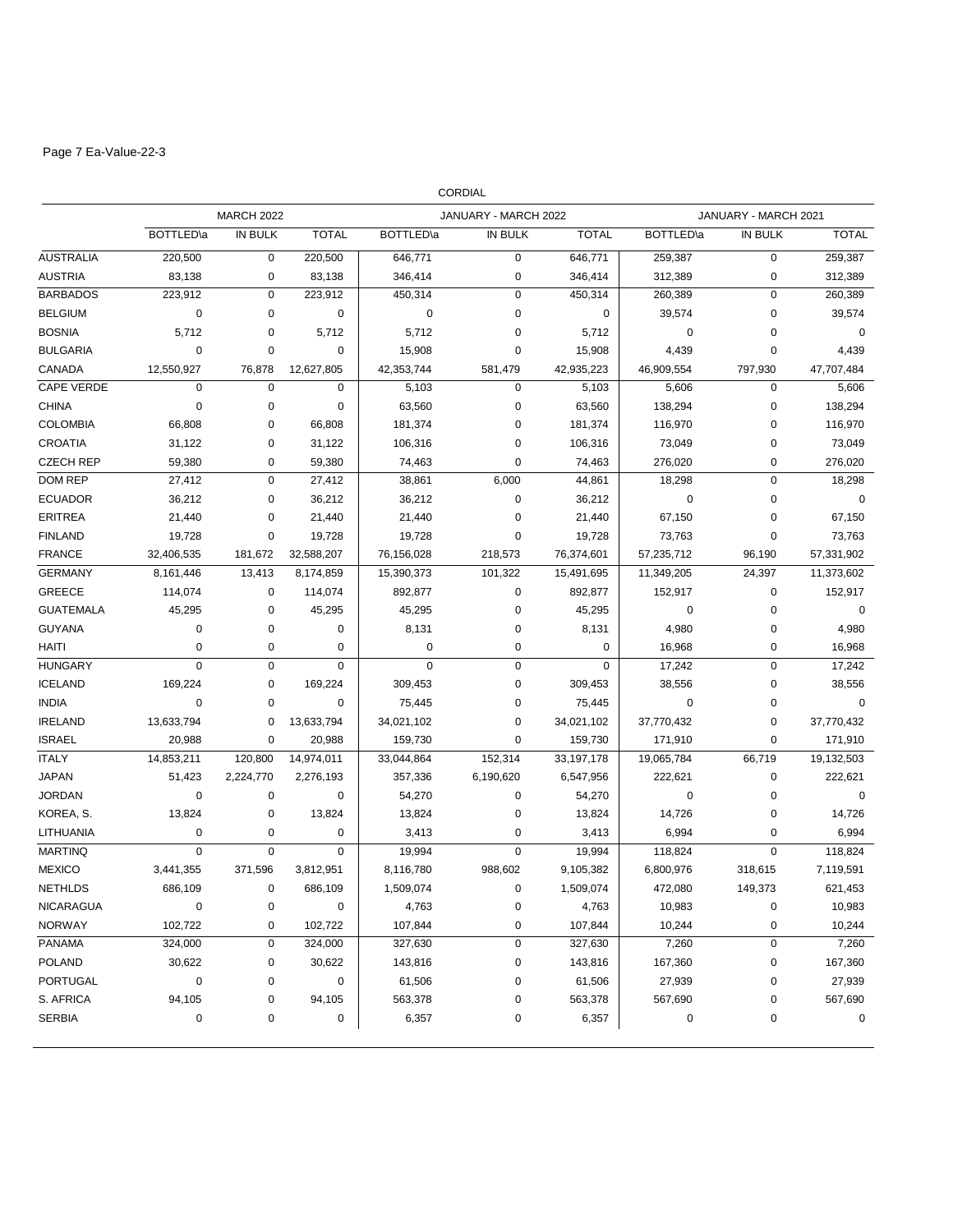## Page 8 Ea-Value-22-3

| CORDIAL           |                   |           |              |                      |           |              |                             |           |              |
|-------------------|-------------------|-----------|--------------|----------------------|-----------|--------------|-----------------------------|-----------|--------------|
|                   | <b>MARCH 2022</b> |           |              | JANUARY - MARCH 2022 |           |              | JANUARY - MARCH 2021        |           |              |
|                   | BOTTLED\a         | IN BULK   | <b>TOTAL</b> | BOTTLED\a            | IN BULK   | <b>TOTAL</b> | <b>BOTTLED</b> <sup>a</sup> | IN BULK   | <b>TOTAL</b> |
| <b>SPAIN</b>      | 1,343,066         | 6,472     | 1,349,538    | 1,569,862            | 6,472     | 1,576,334    | 679,788                     | 0         | 679,788      |
| <b>SWEDEN</b>     | 86,855            | 0         | 86,855       | 389,402              | 0         | 389,402      | 4,932                       | 0         | 4,932        |
| SWITZLD           | 15,673            | 0         | 15,673       | 114,167              | 0         | 114.167      | 186,985                     | 0         | 186,985      |
| <b>TAIWAN</b>     | 16,720            | 0         | 16,720       | 16,720               | $\Omega$  | 16,720       | 0                           | 0         | 0            |
| <b>TRINIDAD</b>   | 0                 | 0         | 0            | 0                    | 0         | 0            | 20,160                      | 0         | 20,160       |
| <b>TURKEY</b>     | 12,336            | $\Omega$  | 12,336       | 12,336               | $\Omega$  | 12,336       | 0                           | $\Omega$  | $\Omega$     |
| <b>U. KINGDOM</b> | 2,107,093         | 0         | 2,107,093    | 4,320,012            | 0         | 4,320,012    | 2,149,207                   | 25,283    | 2,174,490    |
| <b>Total</b>      | 91,076,761        | 2,995,601 | 94,072,362   | 222,181,702          | 8,245,382 | 230,427,084  | 185,847,357                 | 1,478,507 | 187,325,864  |

|                   | <b>TEQUILA</b>    |                |              |                      |            |               |                      |            |              |
|-------------------|-------------------|----------------|--------------|----------------------|------------|---------------|----------------------|------------|--------------|
|                   | <b>MARCH 2022</b> |                |              | JANUARY - MARCH 2022 |            |               | JANUARY - MARCH 2021 |            |              |
|                   | BOTTLED\a         | <b>IN BULK</b> | <b>TOTAL</b> | BOTTLED\a            | IN BULK    | <b>TOTAL</b>  | BOTTLED\a            | IN BULK    | <b>TOTAL</b> |
| <b>MEXICO</b>     | 384,548,794       | 23,234,452     | 07,783,246   | ,008,181,043         | 68,861,801 | 1,077,042,844 | 622,381,711          | 48,163,184 | 670,544,895  |
| <b>PORTUGAL</b>   | 0                 |                |              |                      | υ          |               | 2,643                |            | 2,643        |
| <b>U. KINGDOM</b> |                   |                |              | 26.400               | 0          | 26.400        |                      |            | $\Omega$     |
| <b>Total</b>      | 384.548.794       | 23.234.452     | 07.783.246   | ,008,207,443         | 68,861,801 | 1,077,069,244 | 622,384,354          | 48.163.184 | 670,547,538  |

#### N.E.S.

|                  | <b>MARCH 2022</b> | JANUARY - MARCH 2022 | JANUARY - MARCH 2021 |  |
|------------------|-------------------|----------------------|----------------------|--|
|                  | <b>TOTAL</b>      | <b>TOTAL</b>         | <b>TOTAL</b>         |  |
| <b>ARGENTINA</b> | 0                 | 284,282              | 0                    |  |
| <b>AUSTRALIA</b> | 840,828           | 1,090,794            | $\mathbf 0$          |  |
| <b>AUSTRIA</b>   | $\mathbf 0$       | 0                    | 44,212               |  |
| <b>BARBADOS</b>  | 252,096           | 323,905              | 533,157              |  |
| <b>BELGIUM</b>   | 46,628            | 46,628               | 2,130,279            |  |
| <b>BRAZIL</b>    | 1,240,766         | 5,587,615            | 5,208,752            |  |
| CANADA           | 2,446,231         | 7,344,225            | 7,554,270            |  |
| <b>CHILE</b>     | 222,720           | 462,190              | 833,644              |  |
| <b>CHINA</b>     | 4,829,622         | 8,744,876            | 3,842,040            |  |
| <b>COLOMBIA</b>  | 42,762            | 101,764              | 101,806              |  |
| <b>DENMARK</b>   | 19,837            | 31,017               | 192,854              |  |
| DOM REP          | 73,914            | 145,959              | 174,007              |  |
| <b>EL SLVADR</b> | 17,963            | 17,963               | $\mathbf 0$          |  |
| <b>FRANCE</b>    | 566,033           | 1,203,085            | 2,606,597            |  |
| <b>GEORGIA</b>   | 0                 | 0                    | 3,055                |  |
| <b>GERMANY</b>   | 2,454             | 26,613               | $\mathbf 0$          |  |
| GREECE           | 58,140            | 108,074              | 360,716              |  |
| <b>GUATEMALA</b> | 10,548,295        | 16,497,491           | 10,563,727           |  |
| <b>ICELAND</b>   | 0                 | 0                    | 20,790               |  |
| <b>IRELAND</b>   | 1,007,697         | 3,258,802            | 1,218,822            |  |
| <b>ISRAEL</b>    | 183,799           | 293,413              | 164,171              |  |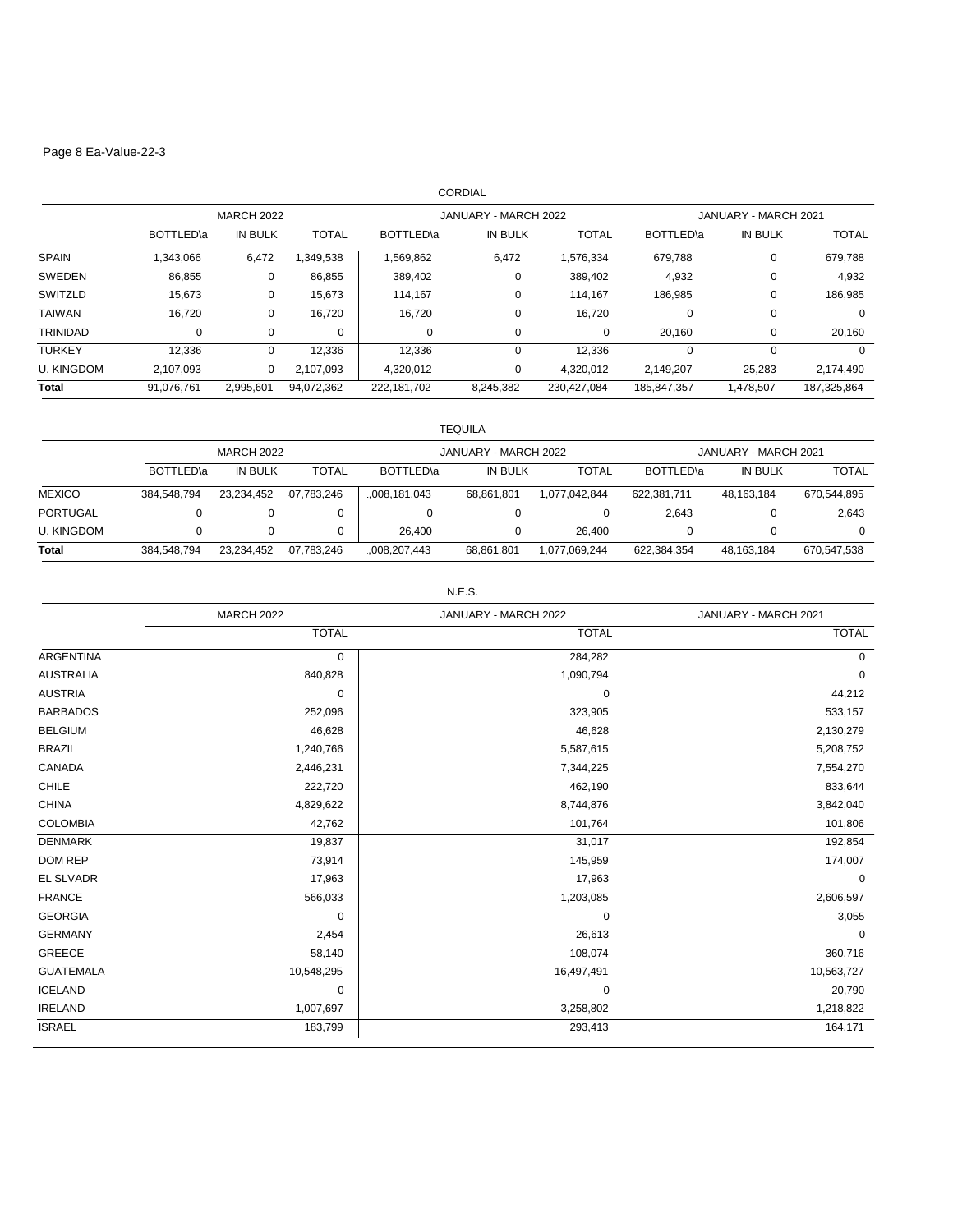# Page 9 Ea-Value-22-3

| N.E.S.            |                   |                      |                      |  |  |
|-------------------|-------------------|----------------------|----------------------|--|--|
|                   | <b>MARCH 2022</b> | JANUARY - MARCH 2022 | JANUARY - MARCH 2021 |  |  |
|                   | <b>TOTAL</b>      | <b>TOTAL</b>         | <b>TOTAL</b>         |  |  |
| <b>ITALY</b>      | 3,303             | 14,292               | 8,918                |  |  |
| <b>JAPAN</b>      | 277,750           | 1,449,051            | 850,718              |  |  |
| <b>JORDAN</b>     | 0                 | 81,878               | 59,515               |  |  |
| KOREA, S.         | 3,893,681         | 6,921,265            | 5,709,171            |  |  |
| <b>LEBANON</b>    | 213,454           | 498,010              | 301,080              |  |  |
| <b>MEXICO</b>     | 10,697,049        | 29,776,352           | 17,340,023           |  |  |
| N. ZEALAND        | 907,135           | 1,777,780            | 1,343,598            |  |  |
| <b>NETHLDS</b>    | 1,333,042         | 2,378,151            | 189,247              |  |  |
| <b>NORWAY</b>     | 13,686            | 150,804              | 186,059              |  |  |
| <b>PANAMA</b>     | 0                 | 0                    | 5,700                |  |  |
| PERU              | 33,353            | 33,353               | 21,642               |  |  |
| <b>POLAND</b>     | 153,630           | 295,684              | 66,260               |  |  |
| <b>ROMANIA</b>    | 0                 | 4,320                | 0                    |  |  |
| S. AFRICA         | 0                 | 34,265               | 0                    |  |  |
| <b>SLOVAKIA</b>   | 0                 | 0                    | 26,700               |  |  |
| <b>SPAIN</b>      | 3,973             | 3,973                | 48,152               |  |  |
| SWEDEN            | 25,027            | 55,342               | 22,210               |  |  |
| SWITZLD           | 46,464            | 46,464               | 8,775                |  |  |
| <b>TAIWAN</b>     | 92,604            | 413,472              | 136,992              |  |  |
| <b>TURKEY</b>     | 104,076           | 149,184              | 295,108              |  |  |
| <b>U. KINGDOM</b> | 23,987            | 32,350               | 144,005              |  |  |
| <b>UKRAINE</b>    | 43,027            | 57,966               | 31,272               |  |  |
| <b>VIETNAM</b>    | 33,222            | 33,222               | 0                    |  |  |
| <b>Total</b>      | 40,298,248        | 89,775,874           | 62,348,044           |  |  |

| 3Ľ<br>TTFR |
|------------|
|------------|

|                   | <b>MARCH 2022</b> | JANUARY - MARCH 2022 | JANUARY - MARCH 2021 |  |
|-------------------|-------------------|----------------------|----------------------|--|
|                   | <b>TOTAL</b>      | <b>TOTAL</b>         | <b>TOTAL</b>         |  |
| <b>AUSTRALIA</b>  | 0                 | 0                    | 93,676               |  |
| CANADA            | 0                 | 3,996                | 15,764               |  |
| <b>FRANCE</b>     | 0                 | 6,930                | $\mathbf 0$          |  |
| <b>GERMANY</b>    | 432,952           | 559,551              | 371,523              |  |
| HAITI             | 0                 | 0                    | 7,980                |  |
| <b>ITALY</b>      | 891,927           | 1,660,761            | 584,680              |  |
| <b>JAMAICA</b>    | 0                 | 4,759                | 13,872               |  |
| <b>JAPAN</b>      | 34,859            | 96,769               | $\mathbf 0$          |  |
| <b>NETHLDS</b>    | $\mathbf 0$       | 3,244                | 0                    |  |
| <b>SRI LANKA</b>  | 0                 | 0                    | 9,027                |  |
| TRINIDAD          | 51,554            | 104,417              | 61,446               |  |
| <b>U. KINGDOM</b> | 6,789             | 14,772               | 5,908                |  |
| Total             | 1,418,081         | 2,455,199            | 1,163,876            |  |